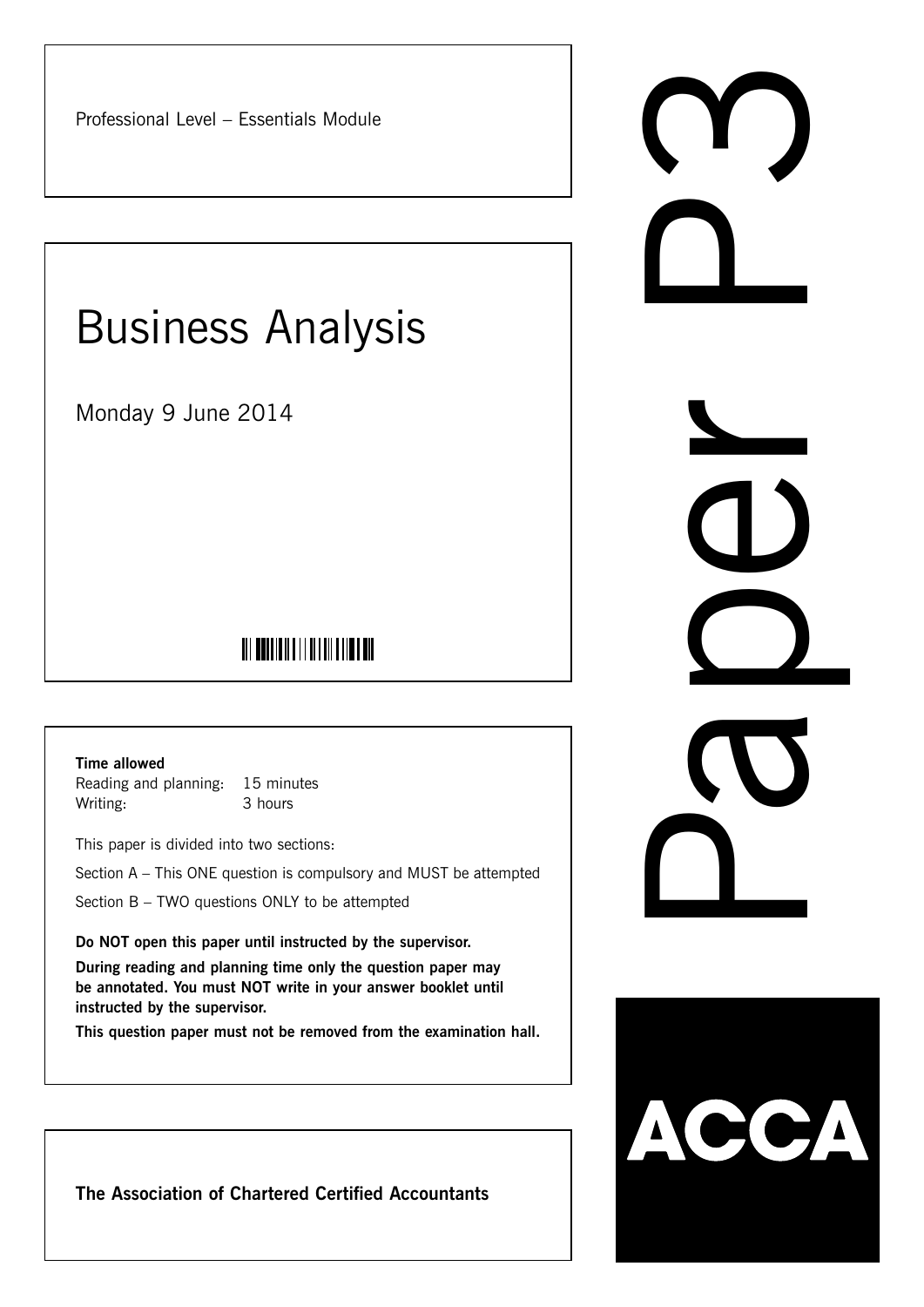#### **Section A –This ONE question is compulsory and MUST be attempted**

#### The following information should be used when answering question 1

#### **1** Eland – the country

Eland is an industrial country with a relatively high standard of living. Most commercial and domestic consumers have computers and printers. However, the economic performance of the country has declined for the last seven years and there are large areas of unemployment and poverty. The economic problems of the country have led to a significant decline in tax revenues and so the government has asked its own departments (and the public sector as a whole) to demonstrate value-for-money in their purchases. The government is also considering privatising some of its departments to save money. The Department of Revenue Collections (DoRC), which is responsible for collecting tax payments in the country, has been identified as a possible candidate for future privatisation.

The people of Eland are enthusiastic about the principles of reuse and recycling. There has been a notable rise in the number of green consumers. Mindful of this, and aware of the economic benefits it delivers, the government is also encouraging its departments (and the economy as a whole) to recycle and reuse products.

#### The printer consumables market

There is a significant computer printer market in Eland, dominated by Original Equipment Manufacturers (OEMs). Many of these are household names such as Landy, IPD and Bell-Tech. OEMs also dominate the printer consumables market, which is worth about \$200m per year. However, there are also independent companies who only supply the printer consumables (printer cartridges and toner cartridges) market, offering prices which significantly undercut the OEMs. The printer and printer consumables markets are both technology driven, with companies constantly looking for innovations which make printing better and cheaper.

The emergence of independent printer consumables suppliers has not been welcomed by the OEMs. They have brought legal actions against the independents in an attempt to make refilling their branded products illegal. However, they have not succeeded. The government in Eland has ruled this to be anti-competitive. However, the OEMs continue to promote their case with political parties, claiming that they need the revenues from printer consumables to fund innovations and advances in printer technology. They also regularly issue statements which worry consumers, claiming that printers may be harmed by using ink which is not from the OEM. Landy has been particularly aggressive in this regard. It continues to pursue legal claims against the independents and has also issued a statement which makes clear that if one of their printers is found to be faulty whilst using non-Landy ink, then the printer's warranty will be void.

It is relatively easy to enter the independent printer consumables market and so companies tend to compete on price. There is little brand loyalty amongst consumers, who regularly change their choice of brand. The independent companies constantly focus on finding technologies which make the print cartridges cheaper to buy and are of better quality. Used print cartridges can be reused for their material alone (recycled), or reused by being refilled with ink. However, there are still printing products on the market which can only be used once, or are expensive to recycle.

#### ReInk Co

ReInk Co (ReInk) was formed five years ago by Dexter Black, a technology entrepreneur with expertise in printer technologies. He still remains the only shareholder. He set up ReInk to produce and market his designs for reusable ink systems. ReInk is focused primarily on the reuse of printer cartridges by using a process to refill them with ink. Key technical elements of ReInk's innovative process for refilling cartridges have been patented, but in Eland, such patents only last for eight years. The current patent has a further six years to run.

The company was established in a declining industrial town in Eland with high unemployment. Government grants were available for two years to help support hi-tech industry and purpose built factories were cheap, readily available and, initially, rent free. Although the company now pays rent for its factory and offices, the annual rent is relatively low. The area has a good supply of people suitable for administrative and factory jobs in the company. ReInk's location is also close to an attractive area of countryside, which Dexter felt would appeal to the technology experts needed to help him exploit and develop his printer technology ideas. It would help provide a good standard of living and relatively cheap property and so he could attract good staff for modest salaries. His assumption proved correct. He has been able to attract an expert team of technologists who have helped him develop a unique approach to printer cartridge reuse. As one of them commented, 'I took a pay cut to come here. But now I can afford a bigger house and my children can breathe fresh country air.'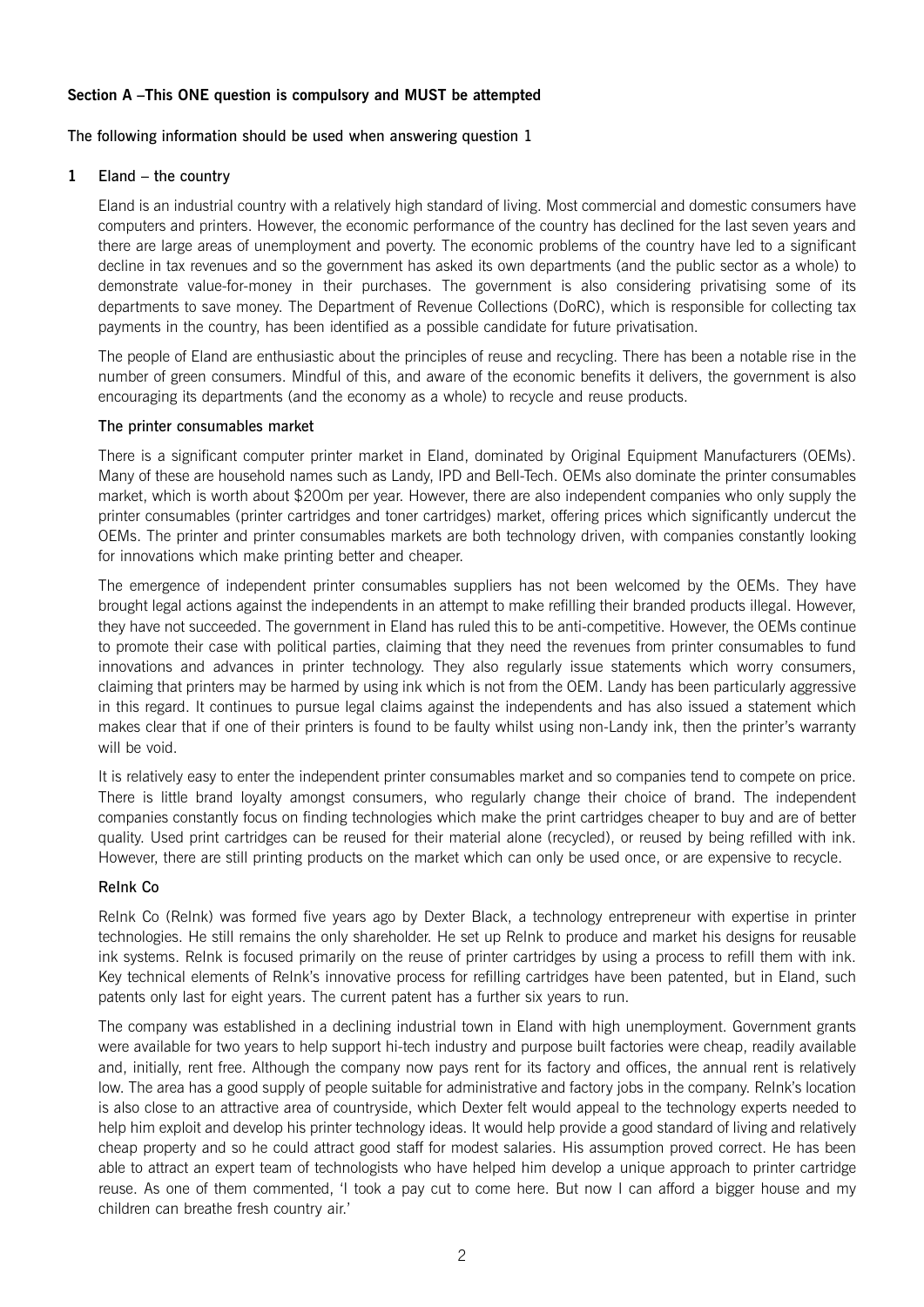ReInk is an attractive company to work for and the team of technologists are enthusiastic about working with such an acknowledged industry expert, where technical innovation is recognised and rewarded. Both his staff and competitors acknowledge Dexter's technical expertise, but his commercial expertise is less well regarded. Dexter recognised this as a weakness and it was the prime driver behind his decision to recruit two new directors to the company.

To fund the development of the printer refilling technology, ReInk has needed significant bank loans and a substantial overdraft. Although the company has made a small operating profit for the last three years, interest repayments have meant that it has recorded a loss every year. It currently has revenues of \$6m per year, 20% of which are derived from a long-term contract with the DoRC. ReInk is not one of the independent companies currently being sued by Landy.

To help him address these continuing financial losses, Dexter recently recruited a sales director to attempt to increase revenue through improved sales and marketing and a human resources (HR) director to review and improve staffing practices. Together with the financial director and Dexter himself, they make up the board of ReInk.

Although both of these recently appointed directors had the commercial expertise which Dexter lacked, neither has been a success. The technologists within the company are particularly scathing about the two new appointments. They claim that the sales director has never really made the effort to understand the market and that 'he does not really understand the product we are selling'. There has been no evidence so far that he has been able to generate more sales revenue. The HR director upset the whole company by introducing indiscriminate cost cutting and attempting to regrade staff to reduce staff costs. The technologists believe that the HR director 'clearly has no experience of dealing with professional staff'.

Despite the appointment of the new sales director, ReInk is still not recognised by the majority of the consumers who were surveyed in a recent brand awareness survey. No significant marketing is undertaken outside of the development and promotion of ReInk's website. In search results, it often appears alongside companies which appear to offer similar services and usually have very similar trading names.

ReInk continues to struggle financially, and its bank, Firmsure, in response to its own financial difficulties, has recently reduced ReInk's overdraft facility, creating a cash flow crisis which threatens the company's very existence. At present, it does not have enough cash to meet next month's payroll payments.

The employees of the company are well aware of the company's financial position and although they are proud of the company's technical achievements, they believe that the company may soon go into administration and so many are actively looking for other jobs in the industry or in the area. A combination of poor management (particularly from the new directors) and the company's uncertain financial position has demotivated many of the employees, particularly the technologists who have created the company's vital technical edge over its competitors.

#### Vi Ventures (VV)

Vi Ventures are venture capitalists who inject money and management expertise into struggling companies, in exchange for a certain degree of control, ownership and dividend reward. They have acknowledged financial and management competencies which they have used in a variety of commercial environments. They are experienced change managers.

VV have been introduced to ReInk by Firmsure and they are considering some form of involvement. Actual arrangements are still under consideration and will only be discussed after they have made their standard assessment of ReInk's strategic position. This standard assessment report contains three elements:

- A SWOT analysis
- An assessment of the contextual factors of strategic change. They need to understand what factors will affect the change which they may need to bring to the company. The framework they use is shown in Figure 1 and is derived from the work of Balogun and Hope Hailey.
- A TOWS matrix analysis to identify strategic options which might be pursued if VV invest in the company.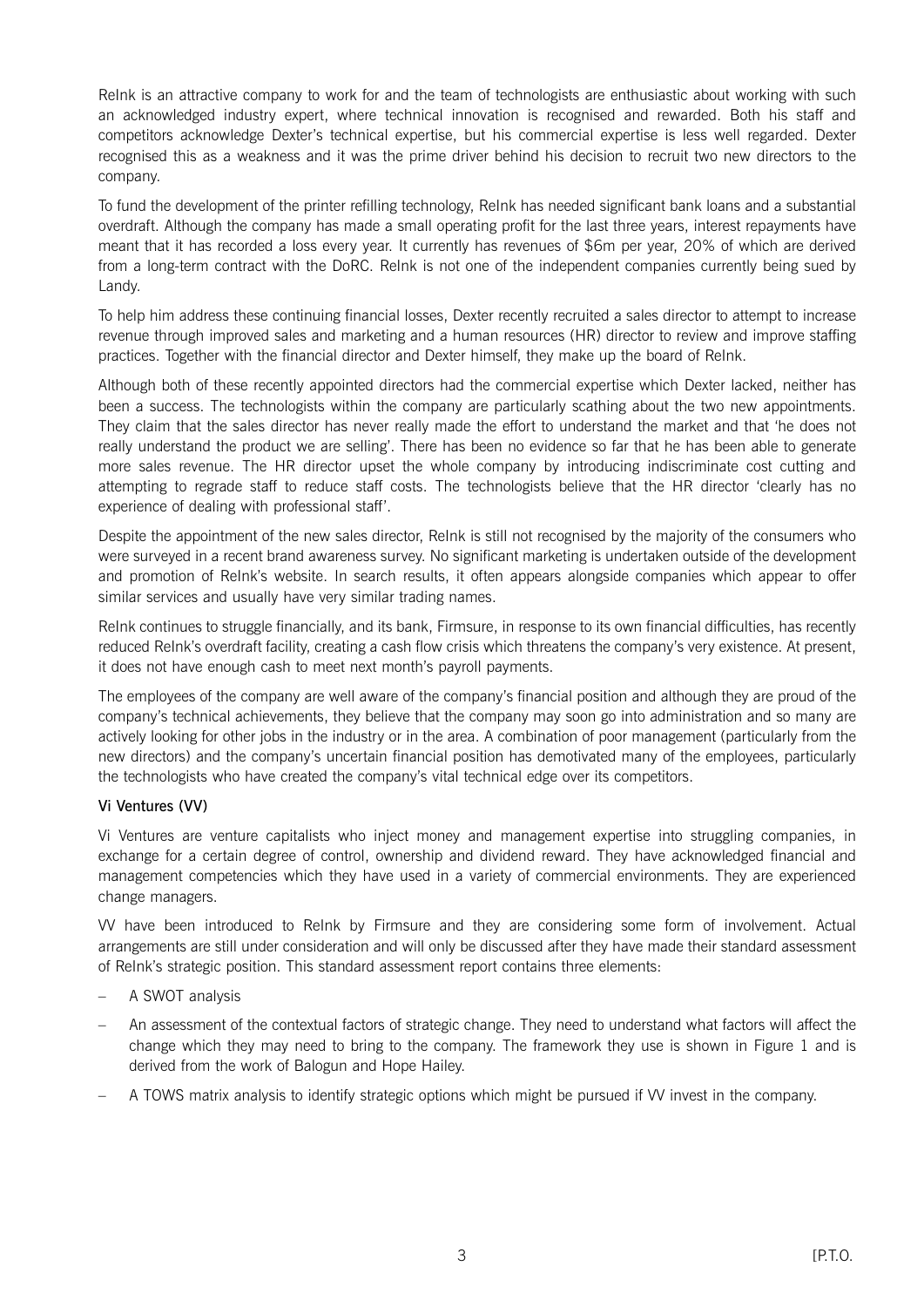

Figure 1: Contextual features in strategic change

#### **Required:**

**You have been asked to write the standard assessment report of the strategic position of ReInk required by Vi Ventures. Write a report for Vi Ventures which:**

**(a) Undertakes a SWOT analysis of ReInk Co.** (20 marks)

- **(b) Evaluates the effect of contextual features on the introduction of strategic change at ReInk Co.** (14 marks)
- **(c) And, in the light of your analysis above, recommends possible strategic options for each quadrant of a TOWS matrix of ReInk Co.** (12 marks)

Professional marks will be awarded in question 1 for the overall quality, construction, fluency and professionalism of the complete standard assessment report required by Vi Ventures. (4 marks)

**(50 marks)**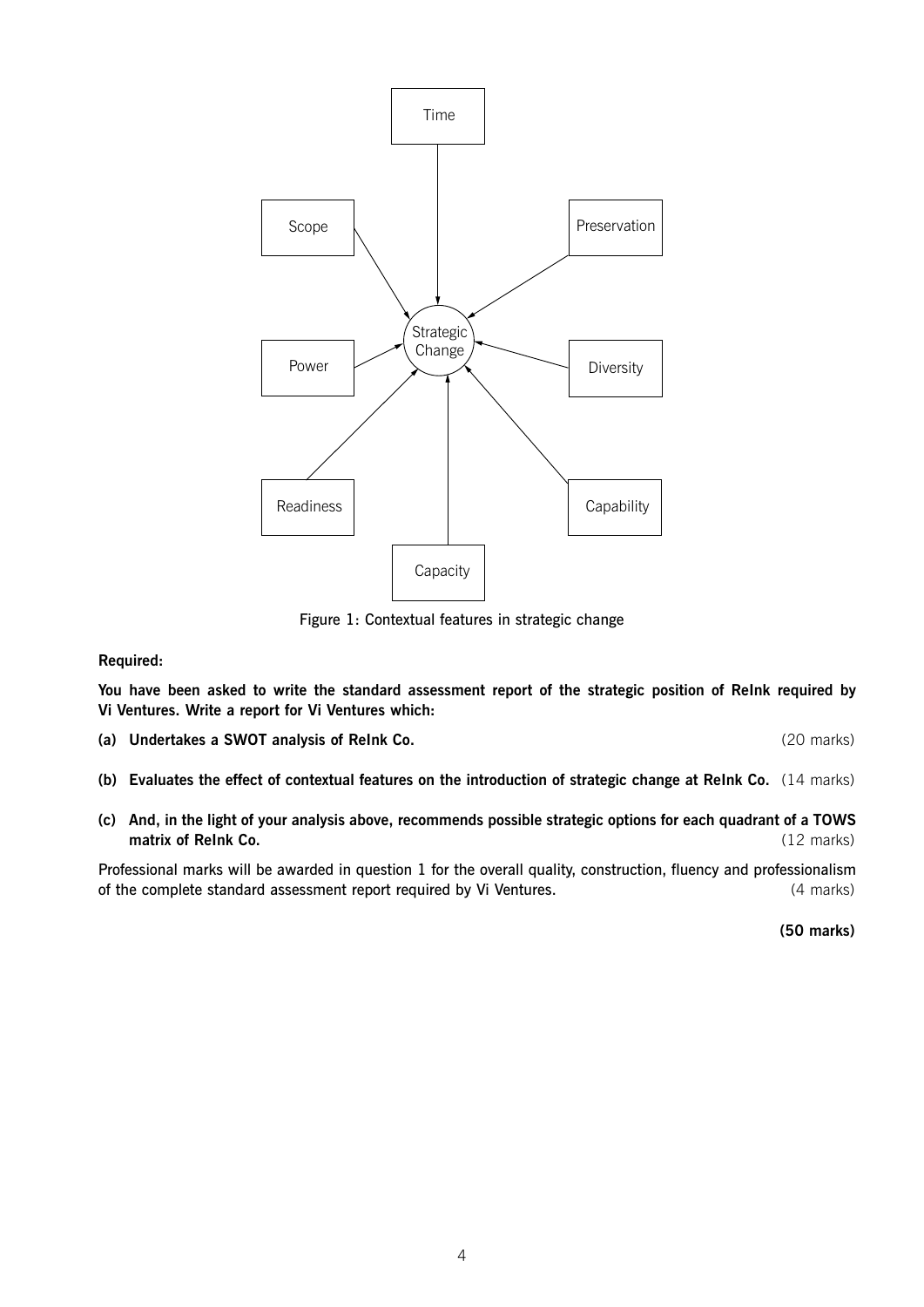#### **Section B – TWO questions ONLY to be attempted**

**2** For 11 years, Marco was a senior salesman at AQT, a company specialising in IT certification courses. During that time, AQT became the most successful and dominant training provider in the market.

Marco has now left AQT and established his own training company, iTTrain, aimed at the same IT certification market as his former employers. He wishes to offer premium quality courses in a high quality environment with high quality teaching. He has selected a number of self-employed lecturers and he has agreed a daily lecturing fee of \$450 per day with them. He has also selected the prestigious CityCentre training centre as his course venue. It has a number of training rooms which hold up to nine delegates. Each training room costs \$250 per day to hire. There is also a \$10 per day per delegate charge for lunch and other refreshments. Although not a lecturer, Marco is an IT expert and he has already produced the relevant documentation for the courses iTTrain will run. He sees this as a sunk cost and is not concerned about recovering it. However, printing costs mean that there is also a \$20 cost for the course manual which is given to every course delegate.

Marco has scheduled 40 courses next year, as he is limited by the availability of lecturers. Each course will have a maximum of nine delegates (determined by the room size) and a minimum of three delegates. Each course is three days long.

iTTrain has been set up with \$70,000 of Marco's own money. He currently estimates that fixed annual costs will be \$65,000 (which includes his own salary) and he would like the company to return a modest profit in its first year of operation as it establishes itself in the market.

Marco is currently considering the price he wishes to charge for his courses. AQT charges \$900 per delegate for a three-day course, but he knows that it discounts this by up to 10% and a similar discount is also offered to training brokers or intermediaries who advertise AQT courses on their own websites. Some of these intermediaries have already been in touch with Marco to ask if he would be prepared to offer them similar discounts in return for iTTrain courses being advertised on their websites. There are also a number of cheaper training providers who offer the same courses for as little as \$550 per delegate. However, these tend to focus on self-financing candidates for whom price is an issue. These courses are often given in poor quality training premises by poorly motivated lecturers. Marco is not really interested in this market. He wants to target the corporate business market, where quality is as important as price and the course fee is paid by the delegate's employer. He is currently considering a price of \$750 per delegate.

During his employment at AQT, Marco collected statistics about courses and delegates. Figure 1 shows the data he collected showing the attendance pattern over 1,000 courses.

| Number of delegates attending the course | Number of courses |
|------------------------------------------|-------------------|
| 3                                        | 150               |
| 4                                        | 210               |
| 5                                        | 250               |
| 6                                        | 190               |
|                                          | 70                |
| 8                                        | 80                |
| 9                                        | 50                |
| Total                                    | 1,000             |

Figure 1: Analysis of attendance at 1,000 AQT courses

#### **Required:**

**(a) Suggest a pricing strategy for iTTrain, including an evaluation of the initial price of \$750 per delegate suggested by Marco. Your strategy should include both financial and non-financial considerations.**

(16 marks)

**(b)** Physical evidence, people and process are three important elements of the marketing mix for services.

#### **Analyse the contribution each of these three elements could make to the success of iTTrain's entry into the IT certification market.** (9 marks)

**(25 marks)**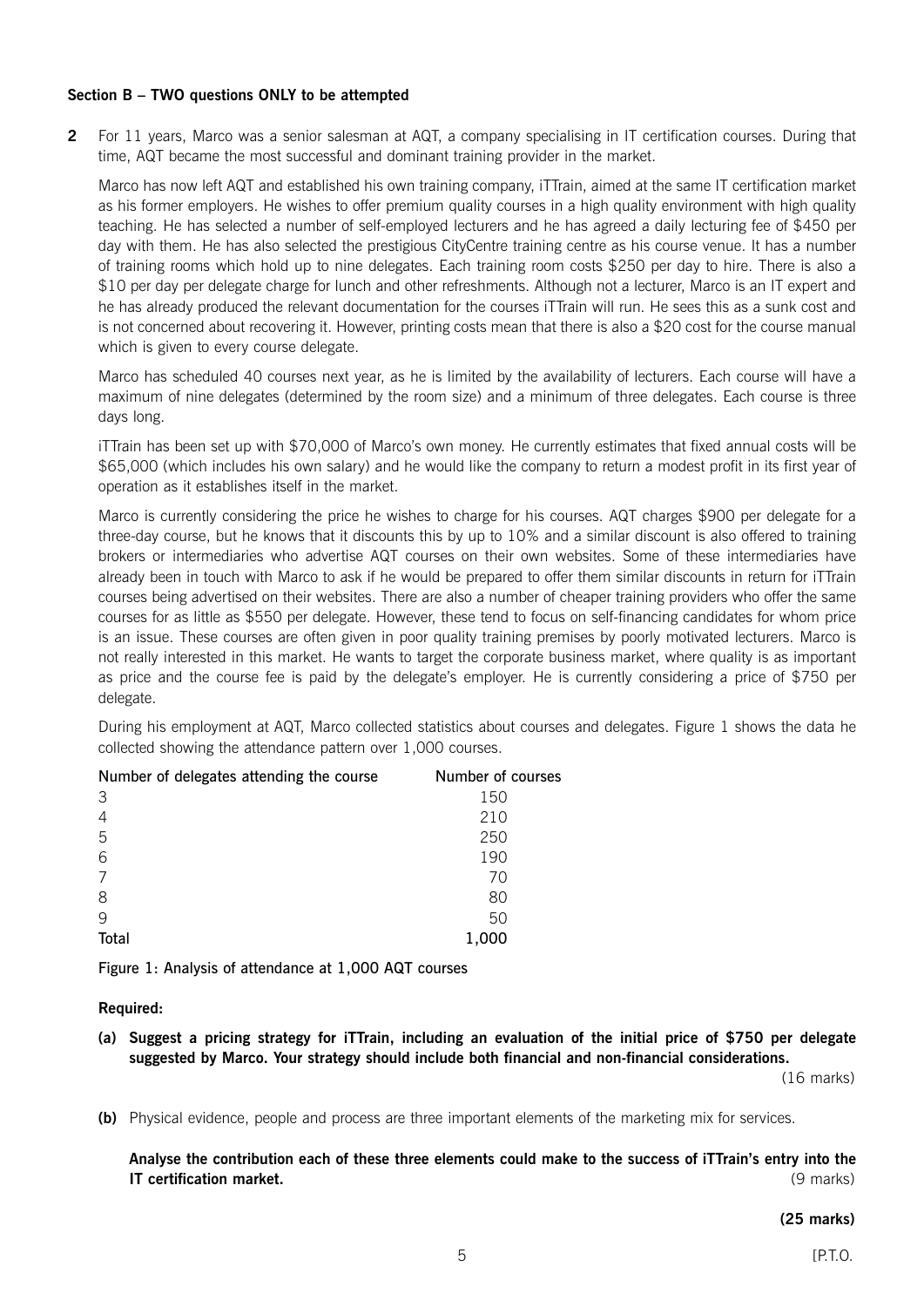#### **3** Introduction

The following is an interview with Mick Kazinski, a senior marketing executive with Bridge Co, a Deeland-based construction company. It concerns their purchase of Custcare, a Customer Relationship Management (CRM) software package written by the Custcare Corporation, a software company based in Solland, a country some 4,000 km away from Deeland. The interview was originally published in the *Management Experiences* magazine.

Interviewer: Thanks for talking to us today Mick. Can you tell us how Bridge Co came to choose the Custcare software package?

Mick: Well, we didn't choose it really. Teri Porter had just joined the company as sales and marketing director. She had recently implemented the Custcare package at her previous company and she was very enthusiastic about it. When she found out that we did not have a CRM package at Bridge Co, she suggested that we should also buy the Custcare package as she felt that our requirements were very similar to those of her previous company. We told her that any purchase would have to go through our capex (capital expenditure) system as the package cost over \$20,000. Here at Bridge Co, all capex applications have to be accompanied by a formal business case and an Invitation to Tender (ITT) has to be sent out to at least three potential suppliers. However, Teri is a very clever lady. She managed to do a deal with Custcare and they agreed to supply the package at a cost of \$19,995, just under the capex threshold. Teri had to cut a few things out. For example, we declined the training courses (Teri said the package was an easy one to use and she would show us how to use it) and also we opted for the lowest level of support, something we later came to regret. Overall, we were happy. We knew that Custcare was a popular and successful CRM package.

Interviewer: So, did you have a demonstration of the software before you bought it?

Mick: Oh yes, and everyone was very impressed. It seemed to do all the things we would ever want it to do and, in fact, it gave us some ideas about possibilities that we would never have thought of. Also, by then, it was clear that our internal IT department could not provide us with a bespoke solution. Teri had spoken to them informally and she was told that they could not even look at our requirements for 18 months. In contrast, we could be up and running with the Custcare package within three months. Also, IT quoted an internal transfer cost of \$18,000 for just defining our requirements. This was almost as much as we were paying for the whole software solution!

#### Interviewer: When did things begin to go wrong?

Mick: Well, the implementation was not straightforward. We needed to migrate some data from our current established systems and we had no-one who could do it. We tried to recruit some local technical experts, but Custcare pointed out that we had signed their standard contract which only permitted Custcare consultants to work on such tasks. We had not realised this, as nobody had read the contract carefully. In the end, we had to give in and it cost us \$10,000 in fees to migrate the data from some of our internal systems to the new package. Teri managed to get the money out of the operational budget, but we weren't happy.

We then tried to share data between the Custcare software and our existing order processing system. We thought this would be easy, but apparently the file formats are incompatible. Thus we have to enter customer information into two systems and we are unable to exploit the customer order analysis facility of the Custcare CRM.

Finally, although we were happy with the functionality and reliability of the Custcare software, it works very slowly. This is really very disappointing. Some reports and queries have to be aborted because the software appears to have hung. The software worked very quickly in the demonstration, but it is painfully slow now that it is installed on our IT platform.

#### Interviewer: What is the current situation?

Mick: Well, we are all a bit deflated and disappointed in the package. The software seems reasonable enough, but its poor performance and our inability to interface it to the order processing system have reduced users' confidence in the system. Because users have not been adequately trained, we have had to phone Custcare's support desk more than we should. However, as I said before, we took the cheapest option. This is for a help line to be available from 8.00 hrs to 17.00 hrs Solland time. As you know, Solland is in a completely different time zone and so we have had to stay behind at work and contact them in the late evening. Again, nobody had closely read the terms of the contract. We have taken legal advice, but we have also found that, for dispute resolution, the contract uses the commercial contract laws of Solland. Nobody in Bridge Co knows what these are! Our solicitor said that we should have asked for this specification to be changed when the contract was drawn up. I just wish we had chosen a product produced by a company here in Deeland. It would have made it much easier to resolve issues and disputes.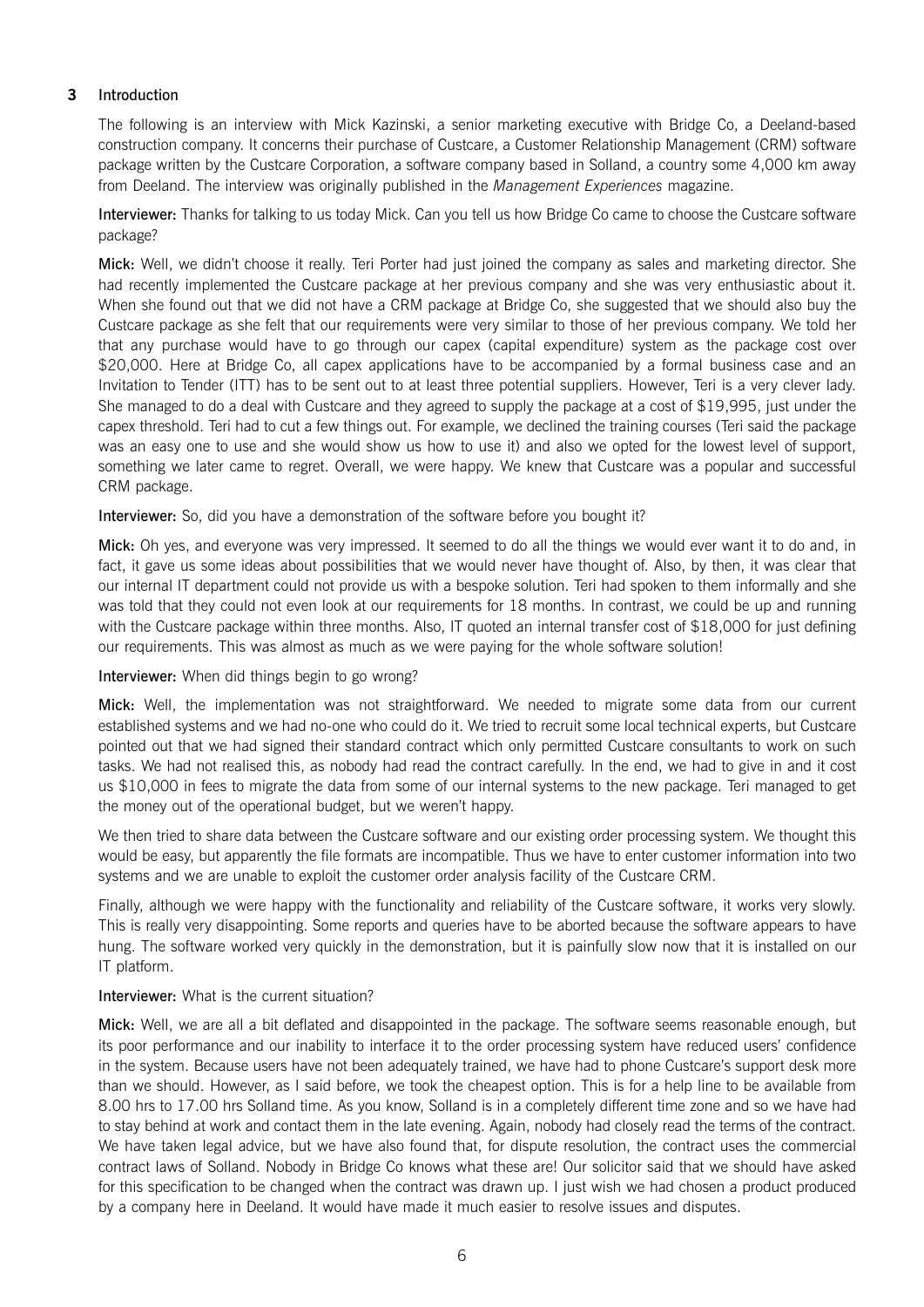#### Interviewer: What does Teri think?

Mick: Not a lot! She has left us to rejoin her old company in a more senior position. The board did ask her to justify her purchase of the Custcare CRM package, but I don't think she ever did. I am not sure that she could!

#### **Required:**

- **(a) Suggest a process for evaluating, selecting and implementing a software package solution and explain how this process would have prevented the problems experienced at Bridge Co in the Custcare CRM application.** (15 marks)
- **(b)** The CEO of Bridge Co now questions whether buying a software package was the wrong approach to meeting the CRM requirements at Bridge Co. He wonders whether they should have commissioned a bespoke software system instead.

**Explain, with reference to the CRM project at Bridge Co, the advantages of adopting a software package approach to fulfilling business system requirements compared with a bespoke software solution.**

(10 marks)

**(25 marks)**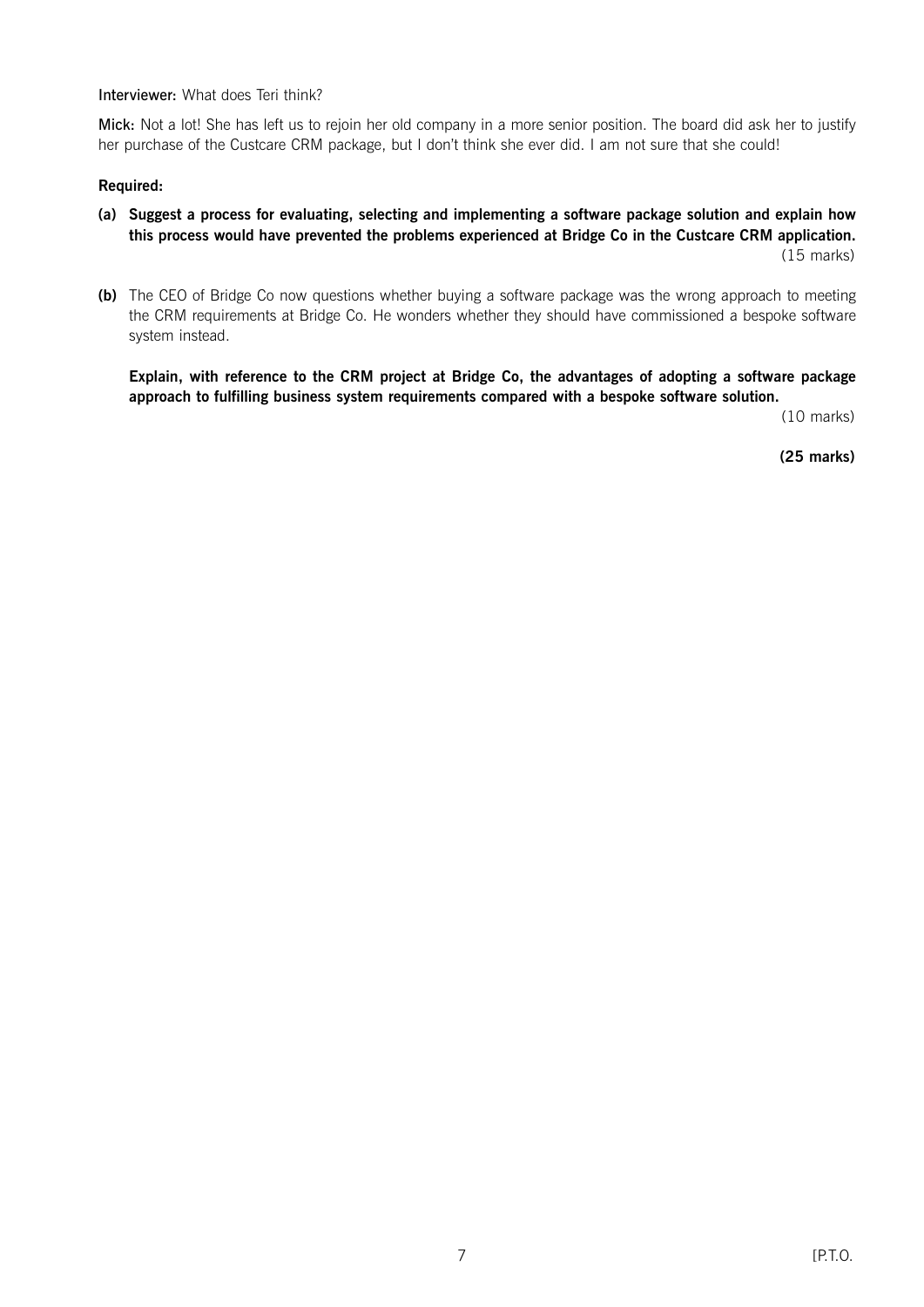**4** The Institute of Independent Analysts (IIA), an examining body, is considering replacing its conventional assessment process with computer-based assessment which produces instant results to the candidate. A business case has been developed for the computer-based assessment project. Figure 1, extracted from the business case, shows the financial appraisal of the project. It uses a discount rate of 8%. The NPV of the project is \$10,925.

| All figures in \$000s | Year  |                     |                |        |        |        |            |        |
|-----------------------|-------|---------------------|----------------|--------|--------|--------|------------|--------|
|                       | 0     | 1                   | $\overline{2}$ | 3      | 4      | 5      | 6          |        |
| Costs                 |       |                     |                |        |        |        |            |        |
| Initial software      | 200   | 200                 |                |        |        |        |            |        |
| Software maintenance  |       |                     | 40             | 40     | 40     | 40     | 40         | 40     |
| Question bank         | 50    | 50                  | 5              | 5      | 5      | 5      | 5          | 5      |
| Security              |       |                     | 20             | 20     | 20     | 20     | 20         | 20     |
| Disruption            |       | 15                  | 15             |        |        |        |            |        |
| Total costs           | 250   | 265                 | 80             | 65     | 65     | 65     | 65         | 65     |
| Income/Savings        |       |                     |                |        |        |        |            |        |
| Marker fees           |       |                     | 125            | 125    | 125    | 125    | 125        | 125    |
| Admin saving          |       | 20                  | 30             | 30     | 30     | 30     | 30         | 30     |
| Extra income          |       |                     | 10             | 20     | 30     | 30     | 40         | 40     |
| Total benefits        |       | 20                  | 165            | 175    | 185    | 185    | 195        | 195    |
| Benefits $-$ costs    | (250) | (245)               | 85             | 110    | 120    | 120    | 130        | 130    |
| Discount factor       |       | 0.926               | 0.857          | 0.794  | 0.735  | 0.681  | 0.630      | 0.583  |
| Present value         |       | $(250)$ $(226.870)$ | 72.845         | 87.340 | 88.200 | 81.720 | 81.900     | 75.790 |
|                       |       |                     |                |        |        |        | <b>NPV</b> | 10.925 |

#### Figure 1: Financial cost/benefit of the computer-based assessment project

An explanation of the costs and benefits is given below.

Initial software – refers to the cost of buying the computer-based assessment software package from the vendor. The software actually costs \$375,000, but a further \$25,000 has been added to reflect bespoke changes which the IIA requires. These changes are not yet agreed, or defined in detail. Indeed, there have been some problems in actually specifying these requirements and understanding how they will affect the administrative processes of the IIA.

Software maintenance – This will be priced at 10% of the final cost of the delivered software. This is currently estimated at \$400,000; hence a cost of \$40,000 per annum.

Question bank – refers to the cost of developing a question bank for the project. This is a set of questions which the software package stores and selects from when producing an examination for an individual candidate. Questions will be set by external consultants at \$50 for each question they successfully deliver to the question bank. It is expected that further questions will need to be added (and current ones amended) in subsequent years.

Security - refers to security provided at computer-based assessment centres. This price has already been agreed with an established security firm who have guaranteed it for the duration of the project.

Disruption – refers to an expected temporary decline in IIA examinations staff productivity and staff morale during the implementation of the computer-based assessment solution.

Marker fees – manual marking is undertaken in the current conventional assessment process. There will no longer be any requirement for markers to undertake this manual marking. All examinations will be automatically marked.

Admin saving – concerns reduction in examinations staff at IIA headquarters. The actual savings will partly depend on the detailed requirements currently being discussed with the software package provider. It is still unclear how this will affect the administrative process.

Extra income – the IIA expects candidates to be attracted by the convenience of computer-based assessment. Other competing institutions do not offer this service. The extra income is the IIA's best guess at the amount of income which will result from this new assessment initiative.

The IIA is also putting in place a benefits management process for all projects. The IIA director is concerned that project managers are just moving on to other projects and not taking responsibility for the benefits initially established in the business case.